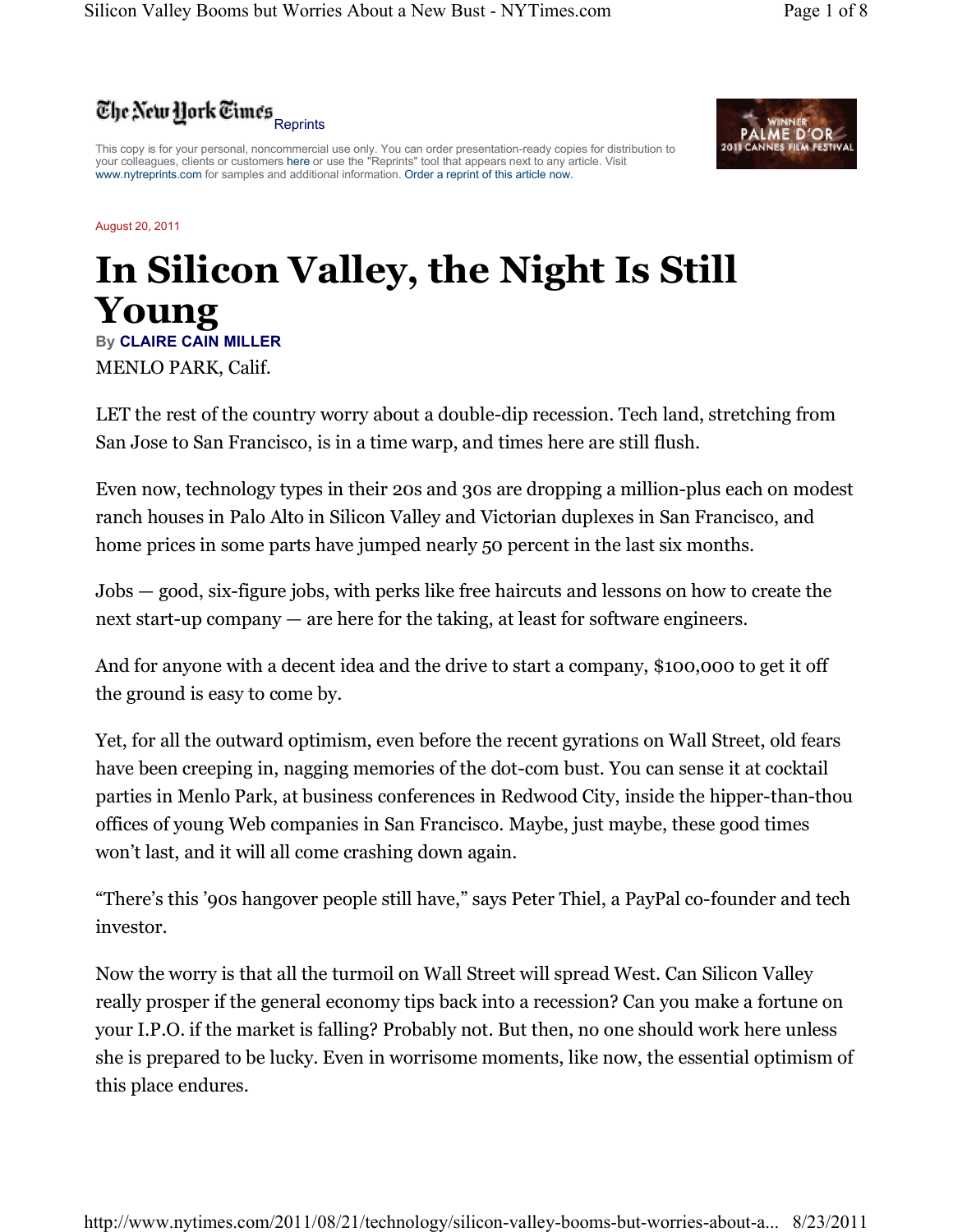"There's a 'greater-fool theory,' " says Lise Buyer, who was a tech stock analyst during the dot-com bubble and is back with a consulting firm, the Class V Group, that advises on initial public offerings. "In Silicon Valley, we are as a species wildly optimistic. But if we weren't, we wouldn't have so many entrepreneurs because no one who's being rational would ever found a company.´

And so start-ups are multiplying. Engineers are deciding that this is the right time to create would-be Groupons or Facebooks  $-$  "me-too companies," valley speak for start-ups that are basically copycats of a winning formula  $-$  or yet another local, social mobile app.

Even more than buying a new Prius or jetting off to Cabo for the weekend, the new money set here wants to keep investing  $-$  and believing. Backing another start-up is a status symbol, the No. 1 splurge, and it captures both the tech industry's belief in the future and its fear of missing the next big thing.

"These are nouveau tech millionaires," says Adeo Ressi, a coach for entrepreneurs. "It's not that they don't see the warning signs. It's like roulette."

Even before the fragility of the stock market became apparent, people here had been asking this question: Are we in a new tech bubble?

The optimists  $-$  or, some would say, the self-interested who stand to profit from the hype  $$ note that the amounts being invested are nowhere near what they were in 2000, and that the companies this time are generally profitable and mature. The pessimists say yes, a bubble has been inflating, yet even they aren't fleeing. They just hope to be the smart ones who get lucky and get out before it pops.

A bubble looks just like a boom, says Marc Andreessen, who touched off the first boom when his company, Netscape, went public in 1995. Frank Quattrone, the investment banker who took Netscape and dozens more companies public back then, says that today feels less like the height of the bubble and more like 1995, when tech companies were starting to go public but investors weren't yet speculative.

Just four short years ago, social media and the iPhone were the hot new things, and money was sloshing around. But when the recession hit in 2008, Silicon Valley froze. Of course, that didn't last long: by 2010, start-up investing was booming again with money from angel investors playing with their own cash, and this year the I.P.O. markets opened wide to tech companies for the first time since 2007.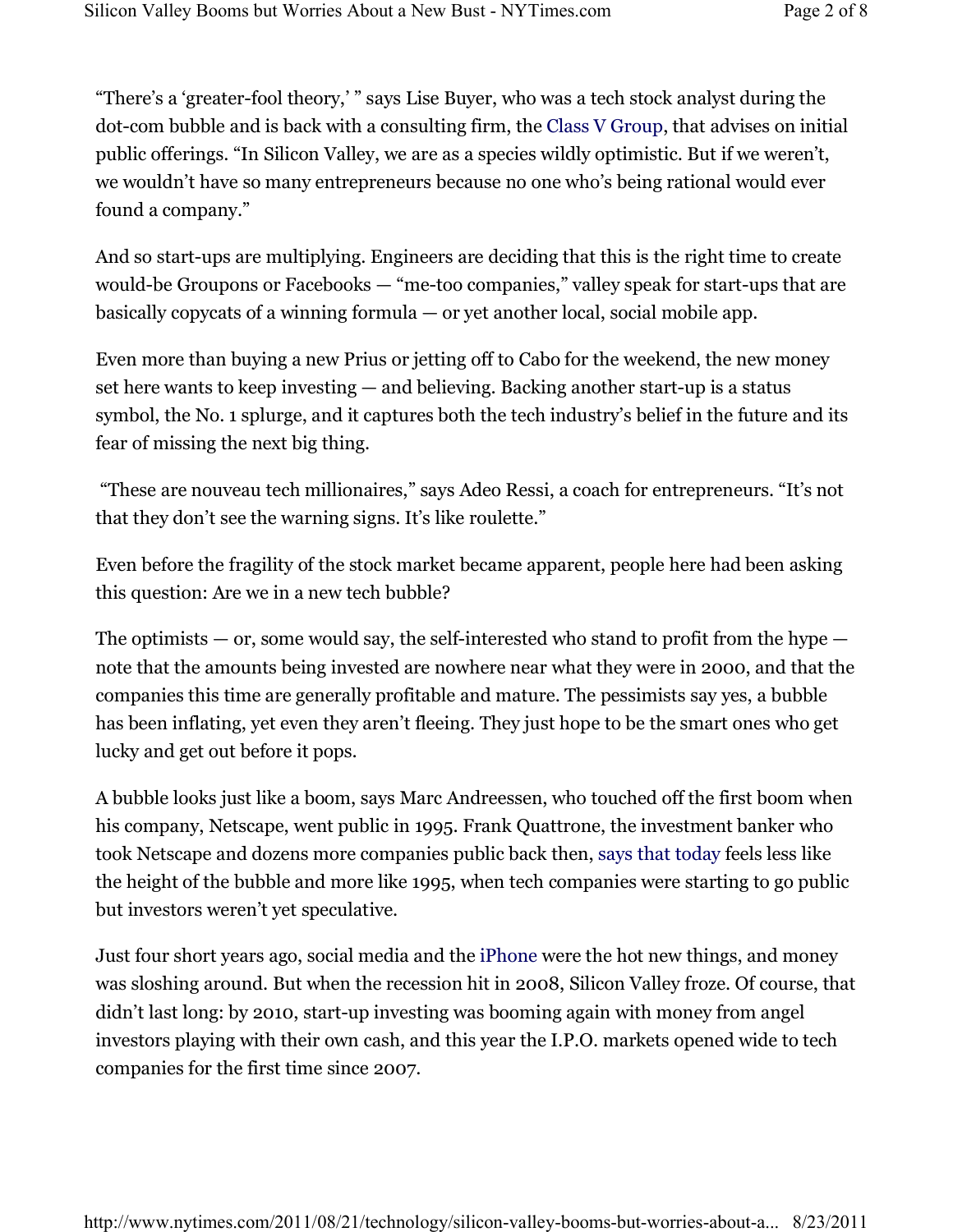Twenty-two tech companies went public in the second quarter alone this year worth \$5.5 billion, the highest dollar amount since 2000, according to the National Venture Capital Association. Only six went public in all of 2008.

The valuations of young start-ups, meanwhile, have been defying gravity. Almost 1,000 raised \$7.5 billion from venture capitalists in the second quarter, up 19 percent from the first quarter and 61 percent from the same period in 2009.

At first the bubble debate fixated on LinkedIn, which went public in May. Its stock price spiked on the first day of trading, reminding people of the bubble days  $-$  but then again, LinkedIn is a 10-year-old, profitable company. (Its shares have since fallen 16 percent.) Then more companies joined the I.P.O. rush, like the money-losing Groupon, just two years old. By promoting a gauge it called "acsoi" (for adjusted consolidated segment operating income) to measure its business performance, it called to mind the initial Internet wave, which offered interesting metrics like "eyeballs" and "mindshare."

Now, amid the stock market's overall upheaval, people are wondering whether highflying Web companies can still make it on Wall Street.

"Investors don't want stocks with valuations that rival the national debt," said Scott Sweet, senior managing partner of I.P.O. Boutique, an advisory firm. "They're going to have to be pristine, not only on revenue growth but also showing decreasing losses or increasing profits."

No matter what you call it  $-$  a bubble, a boom or business as usual in a land of optimism  $$ something has been in the air. It may be harebrained or hopelessly out of touch, but if you don't have a rosy outlook, you don't belong here.

ON a rare sunny June day in southern San Francisco, hundreds of entrepreneurs and wouldbe entrepreneurs flocked to the Founder Showcase, a kind of "American Idol" for start-ups that is held every three months and run by Mr. Ressi. Ten lucky founders, chosen in advance, pitched their companies to a panel of five venture capitalist judges, while the rest watched and voted for their favorites on their cellphones.

The audience members were hoping for money  $-$  or even just a business card or some advice on pitching their own companies  $-$  from the investors among them. The investors were easy to spot: they were the older ones with button-down shirts and slacks.

It was the seventh Founder Showcase. But signaling the appetite for money-making ideas, it had sold 600 tickets, double the number of the previous event.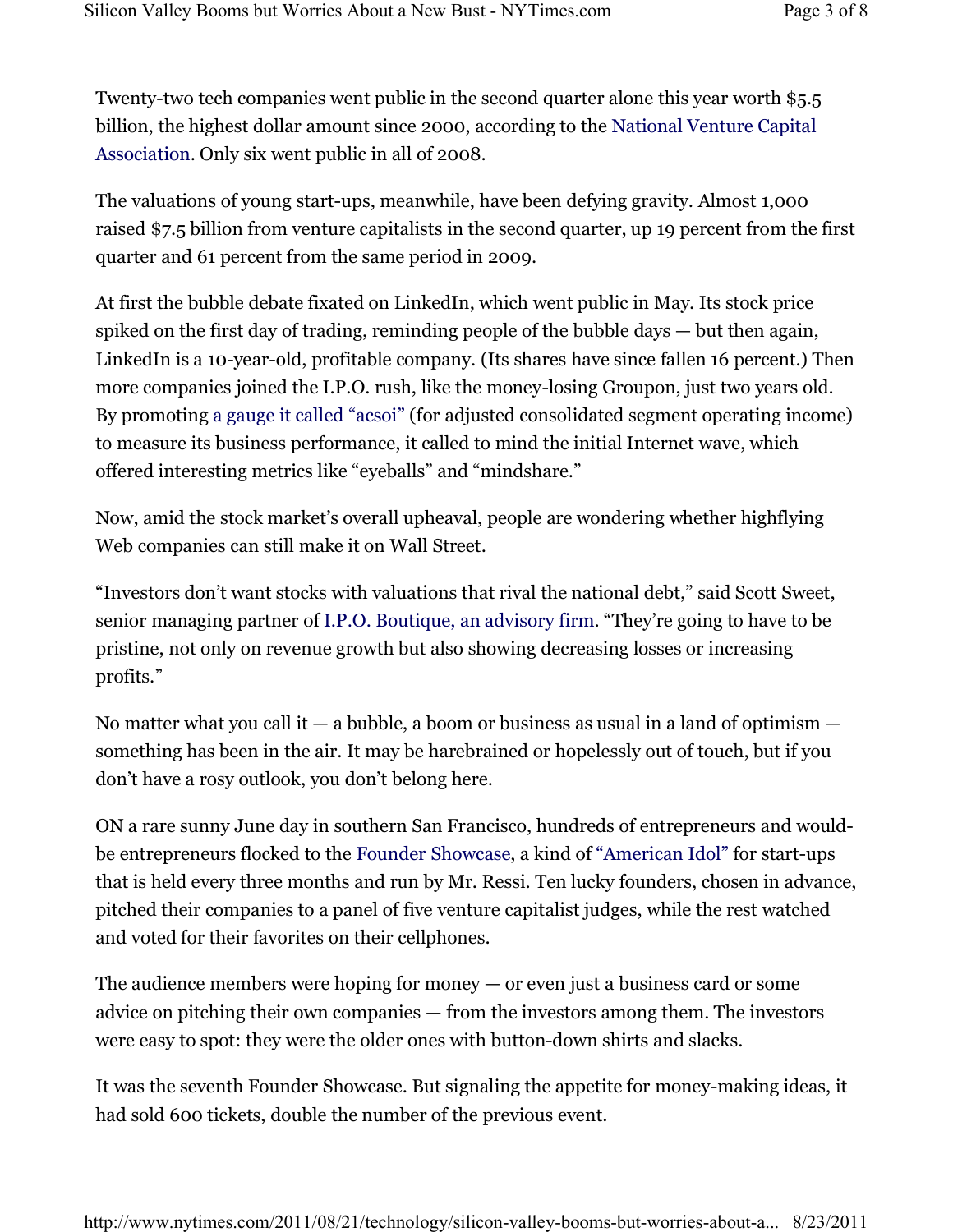First to make a presentation was Bundled, a service for merchants that sell coupons on daily deal sites, just one of many start-ups chasing Groupon. But Dave Parker, Bundled's founder, said it was different  $-$  "the post-daily-deal company for businesses."

Not different enough, apparently, for some people. "I've probably seen four of these in the last two weeks," said Rebecca Lynn, a judge from Morgenthaler Ventures. The judges held up their scorecards. The average score was 3 out of 5.

Soon came VidCaster, a service for Web sites to add video; it was started by Kieran Farr, a taxi driver turned chief executive. He said his service had absolute stickiness  $-$  meaning that it lures Internet users to stick around for a long time.

"What's the gross margin of the business look like?" asked George Zachary of Charles River Ventures.

"What does that mean?" Mr. Farr said.

"That's a problem."

Average score: 2.8.

Downstairs, free wine and tables of salami and crudités beckoned, but many people lingered to swarm the V.C.'s with their own ideas.

Rory O'Driscoll, a venture capitalist, complained that all the new deals were incredibly overpriced, but he still dismissed bubble talk. "It's a little bit party-poopy," he said, "to go from the world is ending because no one is investing to the world is ending because everything is so overpriced, without going through the middle part where we all make money."

HANGING out near University Avenue in Palo Alto or in the SoMa district of San Francisco, you might wonder where all the wealth is. You can't spot many designer suits, diamond tennis bracelets or mansions with columns. Instead, waiting in line at the Off the Grid food trucks in SoMa or at Fraiche frozen yogurt in Palo Alto, you see people in fleeces emblazoned with the names of their start-ups and hear them chatting about their new app or what to do with \$30 million.

³You never change the way you dress,´ says an executive at one hot start-up who made a small fortune at a previous one. He wore an orange T-shirt. "You don't want to flaunt it," he adds, "especially in front of your employees."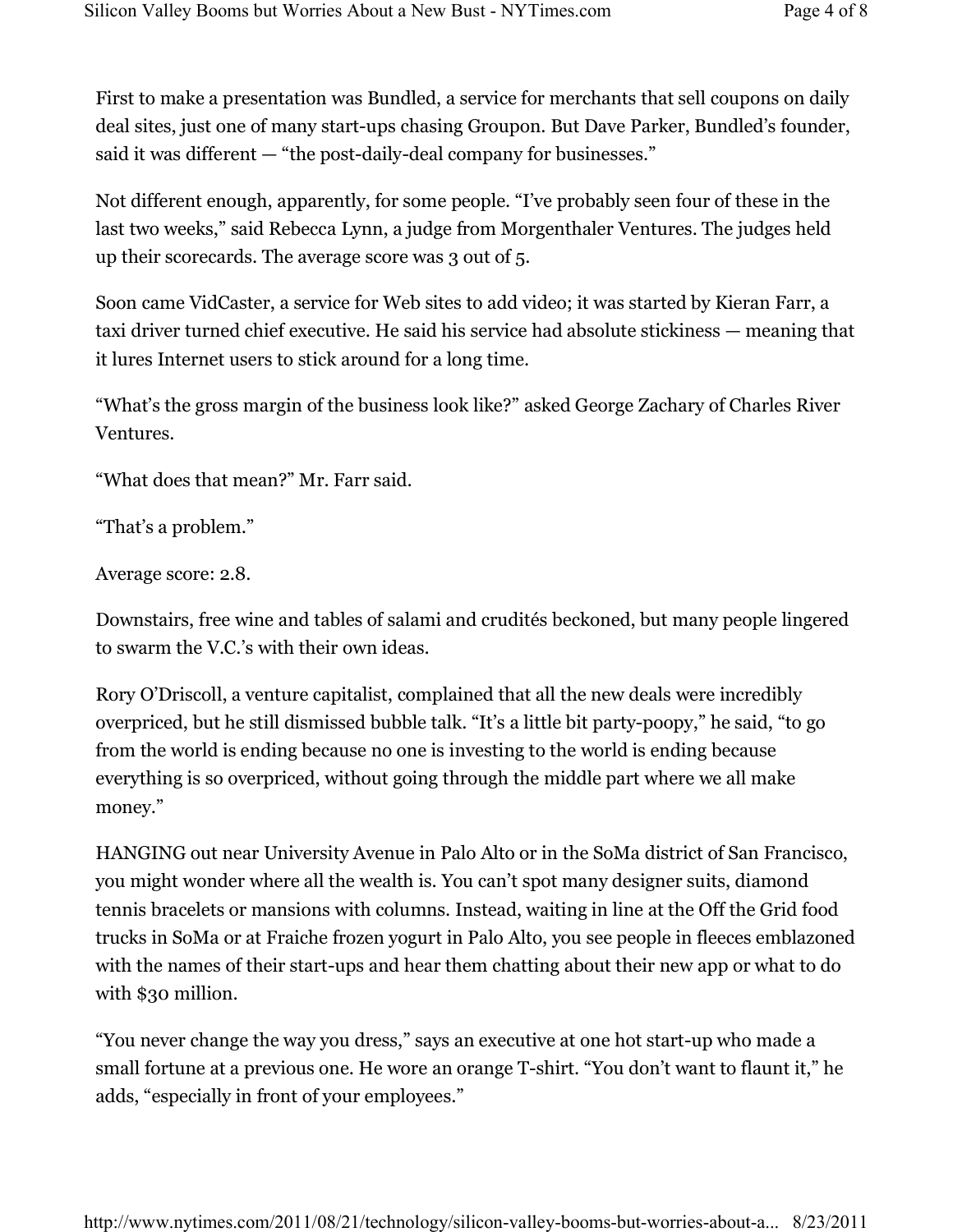So you might buy a car that's nice but not too fancy  $-$  maybe a Prius or a BMW, but definitely not a Bentley  $-$  and take up a hobby like kite surfing. You occasionally charter a plane to fly privately, especially if it gives you more time to work on your start-up. Efficiency makes sense to engineers; splurging for splurging's sake does not.

At open houses, engineers in their 20s and 30s have offered cash to pay for \$1.5 million homes, and are even bidding up the prices of \$3,500-a-month rental apartments by a few hundred dollars. In Palo Alto, according to the real estate Web site Trulia, the median home sale price has risen 49 percent in six months, to about \$1.2 million.

"You're seeing the new tech money and also the anticipation of new tech money," says Alex Lehr of Lehr Real Estate in San Carlos, Calif., as builders buy land and fixer-uppers in preparation for Facebook to go public.

Still, the young tech millionaires are not buying all they can afford. They avoid towns like Atherton and Woodside, where senior executives and rich venture capitalists live, because they don't want to seem showy.

For some, it's a different story. Yuri Milner, the Russian investor who stormed the valley with hundreds of millions of dollars, which he plowed into Facebook, Zynga and Twitter, recently spent \$100 million on a French-style chateau with a ballroom, home theater and indoor and outdoor pools.

But it hasn't sat well with some people here.

"Being that ostentatious is O.K. in Russia, but not here," says an executive who attended a party at Mr. Milner's house but didn't want to be named, wishing to preserve business relationships.

The new home of Mark Zuckerberg, the Facebook founder, is more typical. Mr. Zuckerberg, who Forbes says is worth \$13.5 billion, finally stopped renting and splurged on a house. He spent \$7 million to buy one that is a century old  $-$  with just one pool (though it is saltwater).

Instead, the biggest splurge for the valley's nouveau riche is angel investing, putting \$25,000 or \$100,000 into a friend's start-up to keep the cycle going.

"That's where all the money goes," says Alex Rampell, a co-founder of TrialPay, an online advertising start-up in Mountain View. "It's not about making it back. It's about feeling good  $-$  and doing what's accepted."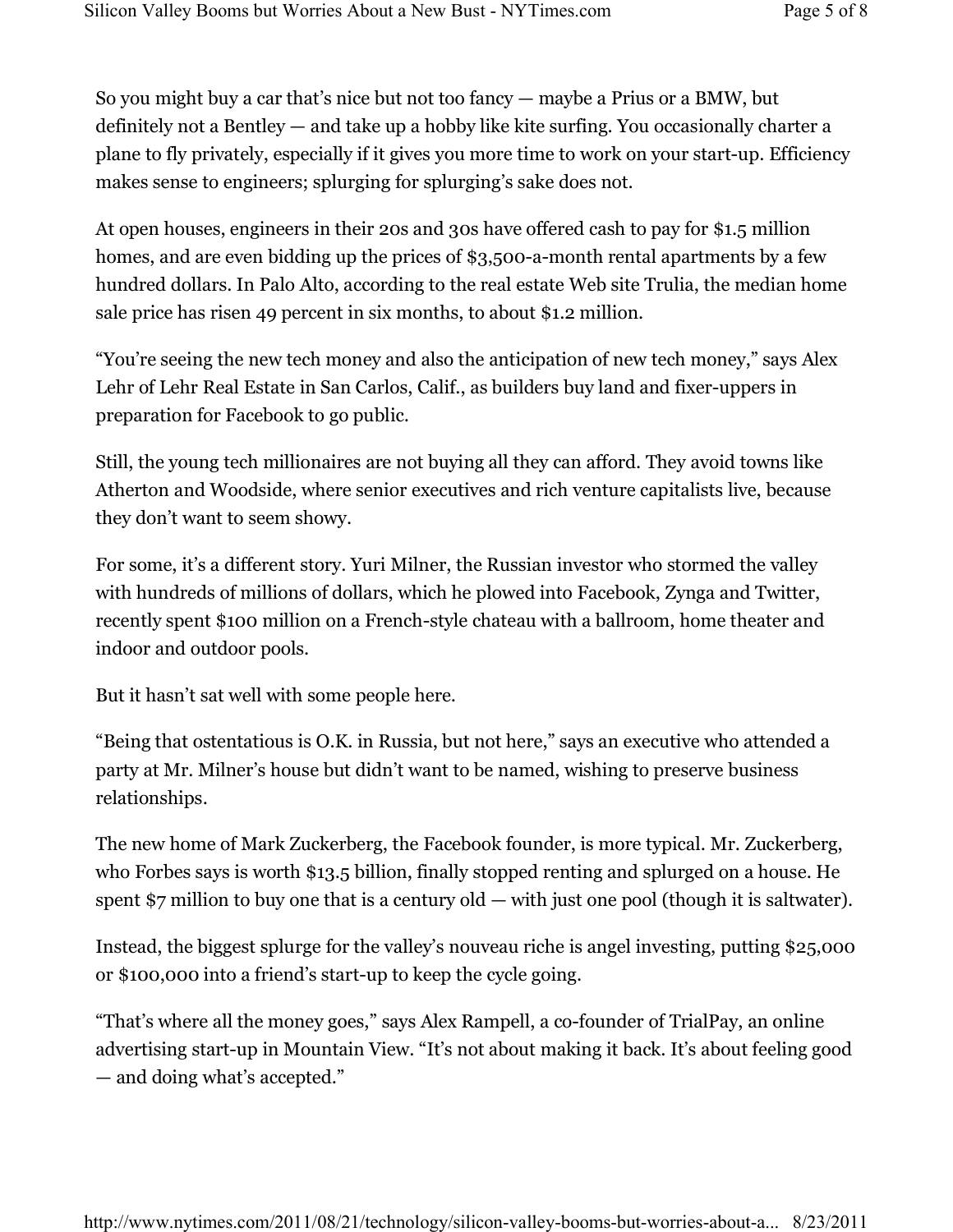At a rooftop party in the hills south of downtown San Francisco, M. C. Hammer was shouting into the microphone as attendees raised their cellphones high to take his picture. "Today and yesterday — different tempos, different styles," he intoned.

The scene was an office-warming party for Airbnb, a service for people who want to rent rooms in their homes. It had just joined the club of start-ups, including Spotify, Square and Gilt, that were valued at \$1 billion or more by their investors; its new office was befitting of a company with \$112 million in fresh capital.

The conference rooms had been lavishly transformed into models of some of Airbnb's most enviable properties, like an art-filled apartment in SoHo in Manhattan and a mushroom dome cabin near Santa Cruz. The women's restrooms were painted hot pink and stocked with dry shampoo, Chloé perfume and affirmational notes  $-$  like "life is lovely"  $-$  scrawled on the wall. The shelves held multiple copies of books like "Secrets of the Millionaire Mind" by T. Harv Eker.

The guests, sipping cocktails and playing Skee-Ball, looked out of place in tech land. They were dressed in short black cocktail dresses and slacks. But once they put on the gray hoodies  $-$  bearing Airbnb's logo  $-$  that were distributed at the event, they were a casting director's dream.

A private security guard and a fire marshal watched with amusement from the sidelines. Many tech companies had been hiring them for parties, they said. The fire marshal said he had worked at one at AT&T Park, the baseball stadium that Genentech had rented out for a concert with "the guy from 'American Idol' who didn't win but has a rock band now."

Another night, another office-warming party in San Francisco  $-$  this time for Foursquare, the Web service that alerts your friends to your location. The event was in an airy loft around the corner from the offices of hot start-ups like Twitter.

"Hiring is the main reason for the party, to make some noise that we have space in San Francisco," said Dennis Crowley, a Foursquare co-founder who had flown in from New York, where the company is based, on Virgin America, the pink-lit, WiFi-equipped airline that serves as a commuter train for tech types shuttling between the two cities.

A disco ball started flashing, and someone brought Mr. Crowley a gold paper crown. Engineers and venture capitalists cozied up to the bar to order "the Start-Up" (gin, tonic and blackberry soda) and "the Frat House" (rum and Mountain Dew Throwback). But the guests seemed mostly concerned with checking in to the party on Foursquare and posting about it on Twitter; their messages were broadcast on a giant screen.